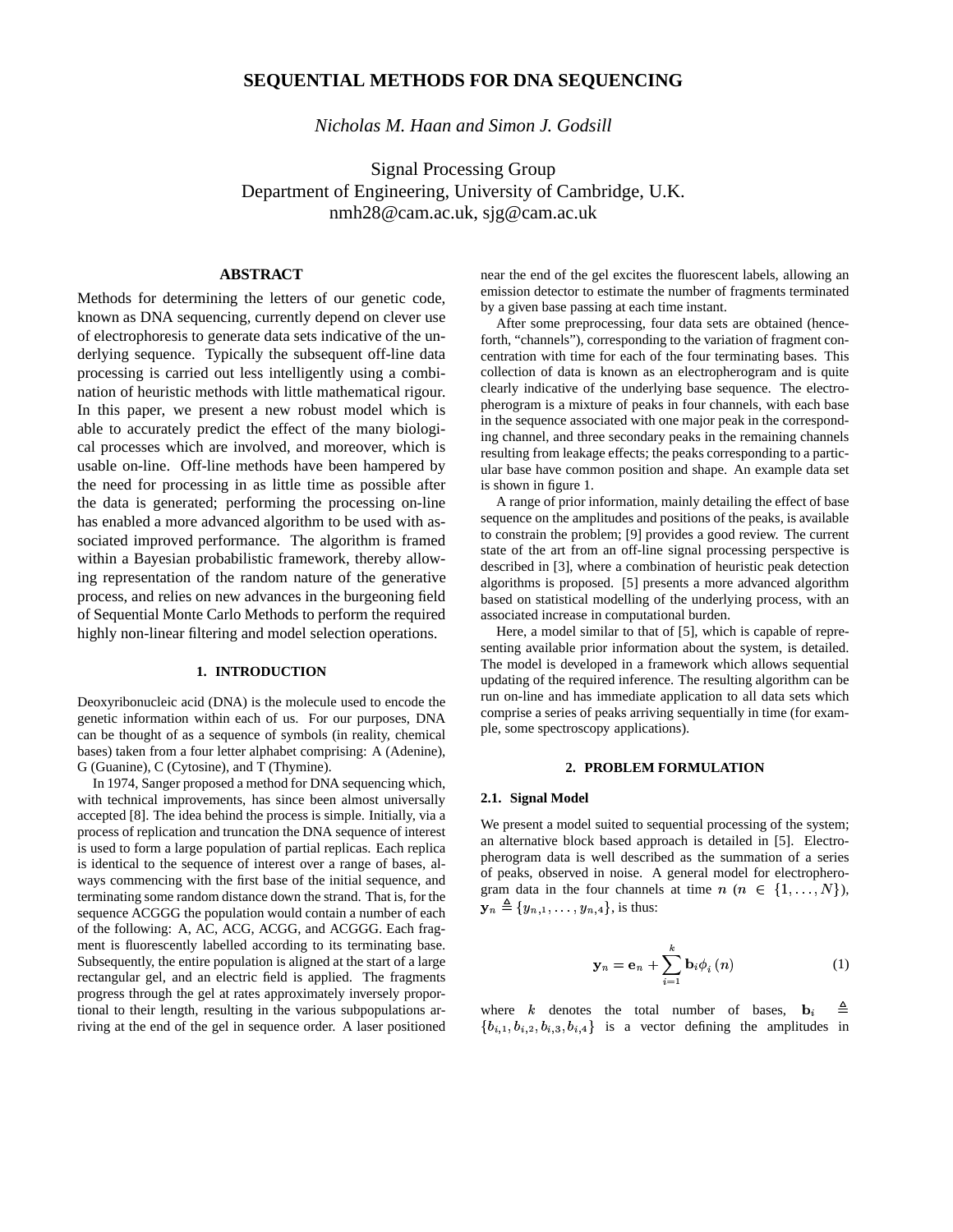the four channels corresponding to base  $i$  (and is representative of the number of fragments passing the end of the gel at a given time via the emission spectra of the dyes), and  $\phi_i(n)$  defines the peak shape.  $\mathbf{e}_n \triangleq \{e_{n,1}, e_{n,2}, e_{n,3}, e_{n,4}\}\$  represents the noise in the system at time  $n$ . Here, we consider the subset of electropherogram data where the noise can be assumed Gaussian <sup>4</sup> with zero mean and constant variance,  $\sigma_e^2$  (a slightly more complicated noise model is presented in [5]):

$$
\mathbf{e}_n \sim \mathcal{N}\left(\mathbf{e}_n | \mathbf{0}, \sigma_e^2 \mathbf{I}_{4 \times 4}\right) \tag{2}
$$

where  $I_{4 \times 4}$  denotes the identity matrix. In many cases, the peaks can be assumed truncated Gaussian in shape such that:

$$
\phi_i(n; p_i, v_i) = (2\pi v_i)^{-.5} \exp\left\{-\frac{1}{2v_i}(n-p_i)^2\right\} \mathbb{I}(|n-p_i| \le \epsilon)
$$
\n(3)

where  $\epsilon$  is defined a-priori to be sufficiently large that for the range of possible variances, the truncation effect is minimal.  $v_i$  denotes the variance of the peak.

The "base-state" of the system at base position i,  $\mathbf{s}_i \triangleq$  $\{A, G, G\}$ ,  $\{s_{i-1}, s_{i,0}\}$ , is defined as a base triplet, e.g.,  $\{A, G, C\}$ , with the last element corresponding to the current base, and the other elements containing the previous two (the previous two are included to account for sequence dependent effects, e.g. [6]).

The following prior structure is proposed for the parameters of base  $i$ :

$$
s_{i,0} \sim p(s_{i,0}|s_{i-1,0}), \quad \mathbf{s}_{i,-2:-1} = \mathbf{s}_{i-1,0:-1}
$$
 (4)

$$
p_i = p_{i-1} + 1 + \Delta_i, \quad \Delta_i \sim \mathcal{G}\left(\Delta_i | \alpha_p\left(\mathbf{s}_i\right), \beta_p\left(\mathbf{s}_i\right)\right) \tag{5}
$$

$$
\mathbf{b}_{i} \sim \prod_{j=1}^{4} \mathcal{G}\left(b_{i,j} | \alpha_{b,j}\left(\mathbf{s}_{i}\right), \beta_{b,j}\left(\mathbf{s}_{i}\right)\right) \tag{6}
$$

$$
v_i \sim \mathcal{G}\left(v_i|\alpha_v\left(v_{i-1}\right),\beta_v\left(v_{i-1}\right)\right) \tag{7}
$$

where  $\mathcal{G}$  (.) is the Gamma distribution, and  $\mathbf{a}_{i:j} = \{a_i, \ldots, a_j\}$ . in The functions  $\{\alpha_{b,j}(\mathbf{s}_i), \beta_{b,i}(\mathbf{s}_i), \alpha_p, \beta_n, \alpha_v, \beta_v\}$  are considered time invariant and known *a-priori*. The states evolve ac-<br>cording to a Markovian structure. Further,  $p_1 \sim \mathcal{N}(p_1|.)$ ,  $v_1 \sim$  ods  $\mathcal{G}(v_1|.)$ , and  $\mathbf{s}_{1,-2:0} \sim p(\mathbf{s}_{1,-2:0})$ , a prespecified initial state disrding to a Markovian structure. Fu **Report Follows**  $\mathbf{r}$ tribution. It should be noted that in electropherogram data there is almost never more than one base in a given unit time interval as evidenced by the  $+1$  in equation (5); the framework is extensible to the case where there are multiple peaks in a unit interval.

## **2.2. State-Space Form**

The set of peaks affecting the data at time  $n$  is given by the index The set of peaks affecting the data at time *n* is given by the index<br>set  $\mathcal{I}_n \triangleq \{i : |n - p_i| \le \epsilon, i \in \{1, ..., k\}\}\.$  The data at time *n* is post then completely defined by:

$$
\mathbf{y}_n = \sum_{i \in \mathcal{I}_n} \mathbf{b}_i \phi \left( \frac{n - p_i}{\sqrt{v_i}} \right) + \mathbf{e}_n \tag{8}
$$

and, therefore, the state of the system at time *n* can be written  $\theta_n \triangleq {\mathbf{b}_i, p_i, v_i, \mathbf{s}_i : i \in \mathcal{I}_n}$ . The dimension of the state,  $k_n = \dim \mathcal{I}_n$ , varies with time according to the number of peaks affecting the data. Here, we make the mild (and not strictly necessary) assumption that  $k_n > 0$ , in order to ensure that, given

 $\{\theta_{n-1}, k_{n-1}\}\$ , the prior on  $\{\theta_n, k_n\}$  is completely determined. The resulting model is a Hidden Markov Model.

The peak spacing prior of the previous section requires some reformulation to be used within a sequential framework. Given  $\{\theta_{n-1}, k_{n-1}\}\$ , and assuming none of the peaks affecting the and the second part of the second second to the second second to the second second to the second second to the **Representative Contract Contract Contract Contract Contract Contract Contract Contract Contract Contract Contract Contract Contract Contract Contract Contract Contract Contract Contract Contract Contract Contract Contract** data at time  $n-1$  become superfluous, the probability of a new peak being introduced is the probability, as defined by the peak spacing prior, of there being a new peak in the interval  $(n + \epsilon - 5, n + \epsilon + 5]$ , where  $\gamma_n \triangleq \max{\{\mathcal{I}_n\}}$  is introduced as the base index of the last peak affecting the data at time  $n$ :

$$
p(k_n = k_{n-1} + 1|p_{\gamma_{n-1}}) =
$$
  

$$
\frac{\int_{p \in (n+\epsilon-5, n+\epsilon+.5]} G (p - p_{\gamma_{n-1}} - 1|.) dp}{\int_{p \in (n+\epsilon+.5, \infty]} G (p - p_{\gamma_{n-1}} - 1|.) dp}
$$
(9)

 $|\leq \epsilon$ ) Given there is a new peak in this interval, its position *a-priori* Given there is a new peak in this interval, its position *a-priori* is drawn according to  $\mathcal{G}(p_{\gamma_n} - p_{\gamma_{n-1}} - 1|)$  truncated appropriately. The remaining variance, amplitude, and state parameters of the new peak are then defined according to the priors of the previous section, and the state of the system becomes:  $\theta_n = {\theta_{n-1}, \{\mathbf{b}_{\gamma_n}, p_{\gamma_n}, v_{\gamma_n}, \mathbf{s}_{\gamma_n}\}}$ , with  $k_n = k_{n-1} + 1$ .

 If a state ceases to be relevant at time  $n$ , i.e., its position is less than  $n - \epsilon$ , then the state at time *n* is deterministically reduced: than  $n - \epsilon$ , then the state at time *n* is deterministically reduced:<br> $\theta_{n,1:k_n} = \theta_{n-1,2:k_{n-1}}, k_n = k_{n-1} - 1$ . Similarly, if there is no change in the number of peaks affecting the data:  $\theta_n = \theta_{n-1}$ ,  $k_n = k_{n-1}$ . Effectively, we have defined a sliding parameter window of variable dimension.

#### **2.3. Estimation Objectives**

 $, v_1 \sim$  ods are, however, computationally intensive and make little use of In a Bayesian framework the posterior distribution at time  $n$ ,  $p(\theta_{1:n}, \mathbf{k}_{1:n} | \mathbf{y}_{1:n})$ , is used for inference, with the expected value of a function of interest  $f(\theta_{1:n}, \mathbf{k}_{1:n})$  under this posterior given<br>by  $\int \int f(\theta_{1:n}, \mathbf{k}_{1:n}) p(\theta_{1:n}, \mathbf{k}_{1:n} | \mathbf{v}_{1:n}) d\theta_{1:n} d\mathbf{k}_{1:n}$ . In most by  $\int \int f(\boldsymbol{\theta}_{1:n},\mathbf{k}_{1:n}) p(\boldsymbol{\theta}_{1:n},\mathbf{k}_{1:n}|\mathbf{y}_{1:n}) d\boldsymbol{\theta}_{1:n} d\mathbf{k}_{1:n}$ . In most cases, including ours, the posterior is not amenable to closed form analysis owing to non-linearity in the parameters, and it is necessary to resort to numerical methods. In [5] a batch processing scheme using Markov Chain Monte Carlo (MCMC) methods is successfully used to simulate variates from the posterior, and make associated inference on quantities of interest. These methsequential-in-time structure in the system. Here, we develop a numerical algorithm to estimate the posterior distribution recursively in time for on-line estimation.

## **3. SEQUENTIAL SIMULATION**

#### **3.1. Ideal Recursion**

Since the system is Markovian, a recursion for calculation of the posterior at times  $n > 1$  is:

$$
p(\boldsymbol{\theta}_{1:n}, \mathbf{k}_{1:n}|\mathbf{y}_{1:n}) = \frac{p(\mathbf{y}_n|\boldsymbol{\theta}_n, k_n) p(\boldsymbol{\theta}_n, k_n|\boldsymbol{\theta}_{n-1}, k_{n-1})}{p(\mathbf{y}_n|\mathbf{y}_{1:n-1})} \times p(\boldsymbol{\theta}_{1:n-1}, \mathbf{k}_{1:n-1}|\mathbf{y}_{1:n-1}) \qquad (10)
$$

where at time  $n = 1$ .

$$
p(\boldsymbol{\theta}_1, k_1 | \mathbf{y}_1) = \frac{p(\mathbf{y}_1 | \boldsymbol{\theta}_1, k_1) p(\boldsymbol{\theta}_1, k_1)}{p(\mathbf{y}_1)}
$$
(11)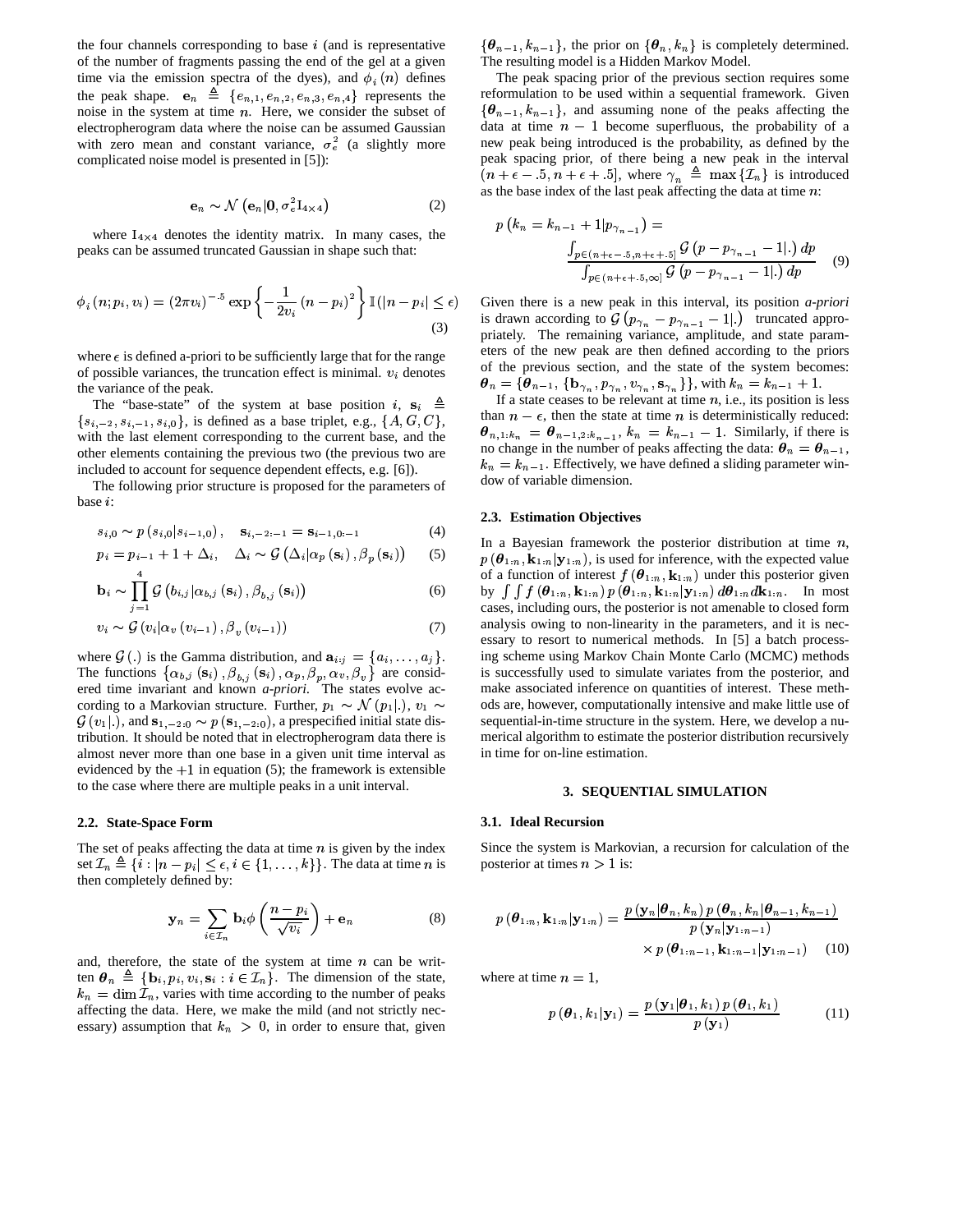We emphasise that, despite the time-dependent notation, all of our parameters are genuinely time varying.

#### **3.2. Sequential Bayesian Computation**

The ideal recursion cannot be used directly owing to analytic difficulties. One alternative is to represent the posterior at each time by a set of weighted particles [2, 7]:

$$
\hat{p}(d\theta_{1:n}, \mathbf{k}_{1:n}|\mathbf{y}_{1:n}) = \sum_{i=1}^{P} \tilde{w}_{n}^{(i)} \delta_{\theta_{1:n}^{(i)}, \mathbf{k}_{1:n}^{(i)}}(d\theta_{1:n}, \mathbf{k}_{1:n})
$$
 (12)

where P denotes the number of particles,  $\tilde{w}_n^{(i)}$  denotes the normalised importance weight associated with the particle of value<br> $\left\{ \mathbf{a}^{(i)} \cdot \mathbf{h}^{(i)} \right\}$  and  $\delta$  () is the delta function. An else <u>graduate de la contrada de la contrada de la contrada de la contrada de la contrada de la contrada de la con</u>  $\theta_{1:n}^{(i)}$ ,  $\mathbf{k}_{1:n}^{(i)}$ , and  $\delta_{\rho^{(i)}-1:(i)}$  (.) is the delta function. An algorithm for updating the particles as time progresses is [2, 7]:

# **Algorithm 1** *- Monte**Carlo**Filter For*  $n = 2, ..., N$

 *For*  $i = 1, \ldots, P$ :

• Draw from the *importance distribution* 

$$
\boldsymbol{\theta}_n^{(i)}, k_n^{(i)} \sim \pi \left(\boldsymbol{\theta}_n, k_n | \boldsymbol{\theta}_{n-1}^{(i)}, k_{n-1}^{(i)}, \mathbf{y}_{1:N} \right)
$$

<sup>Ê</sup> *Evaluate the unnormalised importance weights:*

$$
\overline{w}_n^{(i)} = \frac{{p\left( {{\mathbf{y}}_n|\boldsymbol{\theta}_n^{(i)},k_n^{(i)}} \right){p\left( {{\boldsymbol{\theta}}_n^{(i)},k_n^{(i)}|\boldsymbol{\theta}_{n-1}^{(i)},k_{n-1}^{(i)}} \right)}}{\pi \left( {{\boldsymbol{\theta}}_n^{(i)},k_n^{(i)}|\boldsymbol{\theta}_{n-1}^{(i)},k_{n-1}^{(i)},\mathbf{y}_{1:N}} \right)}}\overline{w}_{n-1}^{(i)}
$$

**•** Normalise the *importance* weights:

$$
\tilde{w}_n^{(i)} = \left(\sum_{j=1}^P \overline{w}_n^{(j)}\right)^{-1} \overline{w}_n^{(i)}
$$

- **Optional:** Resample to obtain P samples approximately distributed according to  $p(\theta_{1:n}, k_{1:n} | \mathbf{y}_{1:n})$ . Set the weights *tributed according* to  $p(\theta_{1:n}, k_{1:n} | \mathbf{y}_{1:n})$ . Set the weights *equal.*
- <sup>Ê</sup> *Optional: Apply a Markovian transition kernel invariant to the posterior for each particle stream.*

*End For End For*

At time  $n = 1$  the particles  $\{\boldsymbol{\theta}_1^{(i)}, k_1^{(i)}\}$  are similarly drawn from an initial importance distribution, and weighted appropriately.

## **3.3. Importance Distribution**

At time  $n$  the importance distribution predicting whether a new peak has been introduced is chosen to be a mixture of a distribution based on a simple deterministic peak detection algorithm and the prior. Given that a new peak is proposed, the peak position is then generated according to a truncated uniform on the space  $(n + \epsilon - 5, n + \epsilon + 5].$ 

The variance of the peaks changes very slowly with time, and so is quite predictable from one base to the next without reference to the data. The prior is therefore sufficient for an efficient importance distribution.

The importance function for  $\mathbf{b}_{\gamma_n}$  (recall  $\gamma_n$  denotes the newest peak affecting the data at time  $n$ ) is obtained by approximately integrating out the effect of two possible future peaks (in electropherogram data it is very rare to have more than 5 peaks in total affecting a given data point significantly):

$$
\pi\left(\mathbf{b}_{\gamma_n}\right|.) \approx p\left(\mathbf{b}_{\gamma_n}\right|\mathbf{y}_{n:n+\epsilon+R}, \theta_{1:n-1}, \mathbf{k}_{1:n-1}\right) \tag{13}
$$

where  $R$  is chosen to be a constant of the order of a few samples. The approximations we make are that the two future peaks are at discrete locations,  $\mathbf{p}^* \triangleq \{p_1^*, p_2^*\}^t$ , and with variances,  $v^* \triangleq$  $\{v_1^*, v_2^*\}^t$  equal to the variance of the peak  $\gamma_n$ . Further, we assume the amplitudes at these positions,  $\mathbf{b}^* \triangleq \{b_1^*, b_2^*\}^t$ , and the current \* position are state independent and normally distributed *a-priori*. We then integrate:

$$
\pi\left(\mathbf{b}_{\gamma_n}\left|.\right.\right)=\sum_{p_1^*,p_2^*}\int p\left(\mathbf{b}_{\gamma_n},\mathbf{b}^*,\mathbf{p}^*\vert\boldsymbol{\theta}_{1:n-1},\mathbf{y}_{n:n+\epsilon+R}\right)d\mathbf{b}^*
$$

 $\overline{w_{n-1}}$  the amplitudes can be marginalised (with a slight reformulation The resulting distribution on  $\mathbf{b}_{\gamma_n}$  is a mixture of normals with weights that can be calculated analytically. The variance of these normals is often artificially increased to account for slight inaccuracies in the assumptions. Alternatively, we have found local linearisation of this distribution, or the state space, to be useful in some scenarios (see [2] for a review of these methods). Also, in cases where the prior on the amplitudes can be assumed Gaussian, such Rao-Blackwellization [7] can be performed via the Kalman filter).

> The importance distribution for  $s_{\gamma_n}$  is set to be the full conditional  $p(\mathbf{s}_{\gamma_n} | \mathbf{s}_{\gamma_{n-1}})$ IS $\sim$   $p_{\gamma}$ distribution for  $\mathbf{s}_{\gamma_n}$  is set to ) which can be directly evaluated.

> Proposing the initial set of particles can be difficult since often parameters for 5 or 6 bases will be required. MCMC methods can be particularly helpful [5].

#### **3.4. Resampling**

The resampling step aims to multiply or discard particle trajectories according to how important they are to our approximation of the posterior distribution. When a resampling step is performed we use the standard residual method described in [7]. The resampling schedule must be chosen carefully or degeneracy can result. The problem can be isolated by noticing that the state at time  $n$  may include peaks which do not yet significantly affect the likelihood at time  $n$ . Therefore, for these peaks a resampling step corresponds to a re-weighting according to the prior; it takes time for new peaks to filter through the likelihood function. If the prior deviates significantly from the likelihood, poor results will follow. However, this is rarely the case, and provided the particle cloud is relatively large, degeneracy is usually not serious.

#### **3.5. Markov Transition**

Our model is defined on a variable dimension space, with parameters fixed over moderate time intervals. Degeneracy of the standard particle filter for such systems is commonly known. Here,